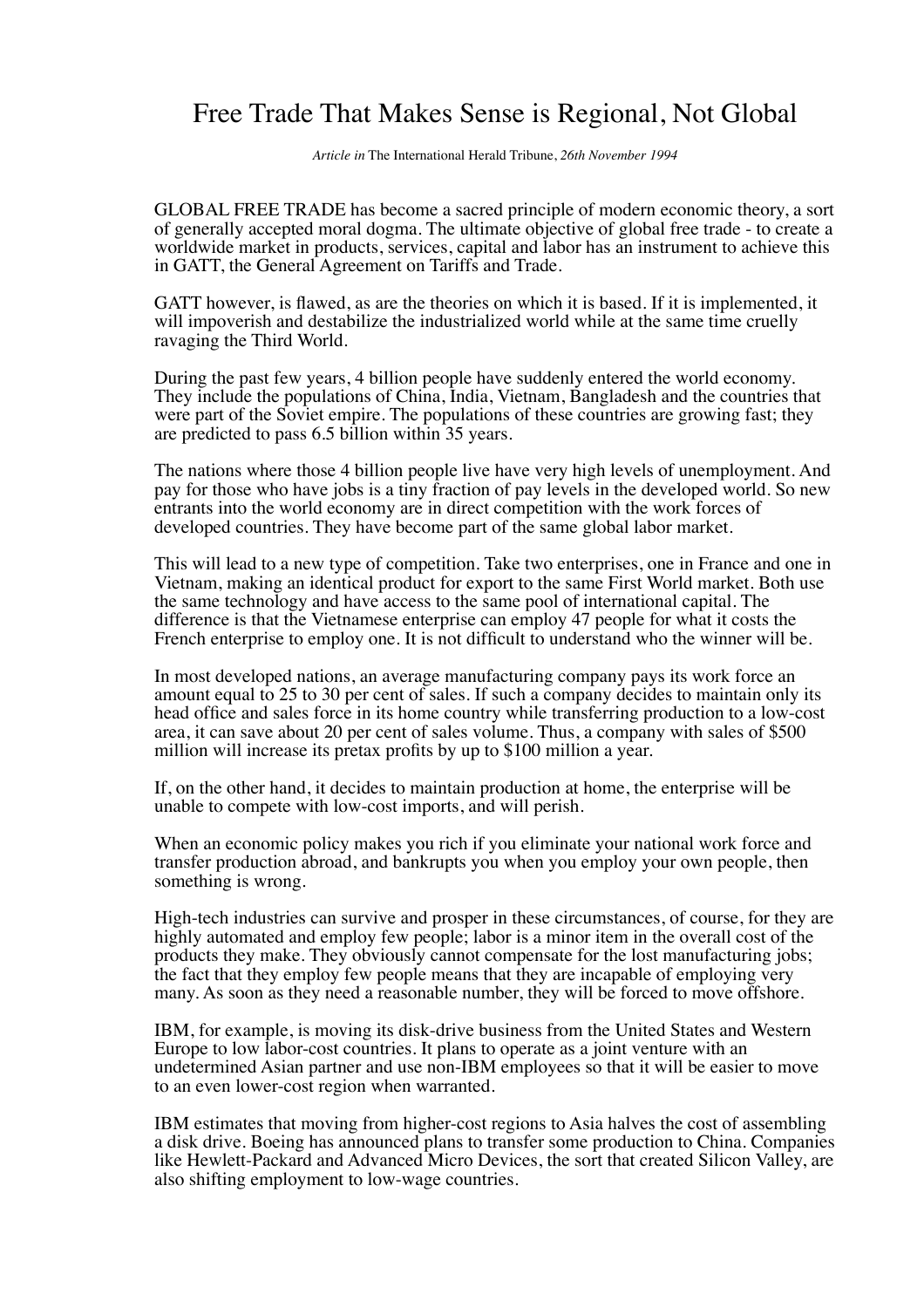Proponents of global free trade insist that exporting such high-tech products as airplanes, satellites and high-speed trains will create jobs on a large scale. Alas, this is not true. A recent \$2.1 billion contract selling high-speed French trains to South Korea has resulted in the maintenance, for four years, of only 800 jobs in France. Much of the work is carried out in Korea by Asian companies using Asian labor. After the transfer of technology to South Korea, in a few years Asians will be able to buy high-speed trains directly from South Korea and bypass France.

A big mistake in thinking about balanced trade is to consider it exclusively in monetary terms. If we export \$1 billion worth of goods and import products of the same value, we conclude that our overseas trade is in balance.

But the number of people employed annually to produce \$1 billion worth of high-tech products in the developed nations could easily be fewer than 1,000, while the number employed in low-cost areas to manufacture the goods that we in the developed world import would be in the tens of thousands, because these goods are produced with traditional levels of employment.

Balancing trade in this way can end up exporting jobs and importing unemployment.

The application of the GATT accord will have tragic results in the Third World. Modern economists believe that an efficient agricultural system is one that produces the maximum amount of food for the minimum cost, using the least number of people. That is bad economics.

When you intensify agricultural methods and substantially reduce the number of people employed on the land, those who are idled are forced into the cities, where they often end up in slums. Families are broken, the countryside is deserted, and social stability is destroyed. This is how the favelas came into existence in Brazil.

An estimated 3.1 billion people live from the land. If GATT manages to impose the sort of productivity achieved by the intensive agriculture of nations like Australia, some 2 billion of these people will lose their livelihood.

Some of these GATT refugees will move to urban slums, while many others will be forced into mass migration. As a result of Chinese market-oriented economic reforms, an estimated 100 million peasants are drifting around China seeking work.

Is it not possible to repeat the successes of countries like Taiwan, Hong Kong, South Korea? Well, the United States might be able to achieve a similar success with Mexico, and Western Europe could progressively accommodate Eastern Europe. But attempting to integrate 4 billion people at once into global markets is blind utopianism.

To avoid disaster, we must first reject the concept of global free trade and replace it with regional free trade. That does not mean closing off any region from trading with the rest of the world. It means that each region is free to decide whether or not to enter into bilateral agreements with other regions.

We must not simply open our markets to any and every product, regardless of whether it benefits our economy, destroys our jobs or destabilizes our society.

Those who wish to industrialize should form free trade areas, such as the trading regions currently being created in Latin America and Southeast Asia. These areas should consist of nations with economies that are reasonably similar in terms of development and wage structures. Trading regions would enter into mutually beneficial bilateral agreements with other regions in the world. Freedom to transfer technology and capital would be maintained.

Commercial organizations wishing to sell their products in any particular region would have to produce locally, importing capital and technology and creating local employment